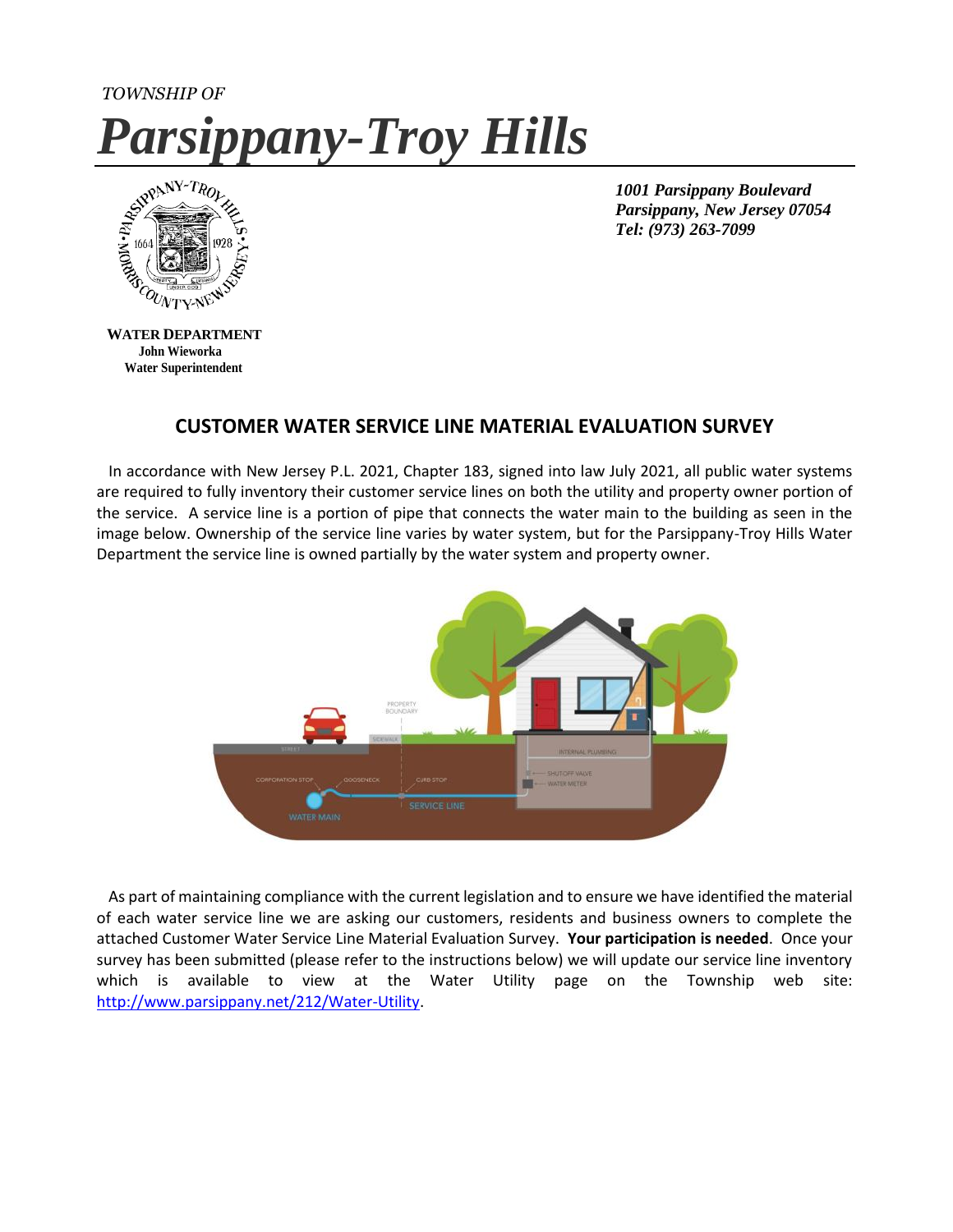#### **How to Access and Submit the Survey**

 You may access the survey electronically by scanning the QR code below with your mobile device or by visiting [https://arcg.is/10CrKr0.](https://arcg.is/10CrKr0) You will be directed to our safe and secure ArcGIS Survey 123 platform.

 You may also fill out the survey attached to this letter and either mail it to the Water Department or scan and email it to [servicelinesurvey@parsippany.net](mailto:servicelinesurvey@parsippany.net).



 Thank you for taking the time to read this notice and for your participation. The Township is dedicated to providing the highest quality drinking water to our customers and your assistance is greatly appreciated. For more information please contact:

**Sean M. Andres Sr. Ayodeji Akanji** Township of Parsippany-Troy Hills Township of Parsippany-Troy Hills 1001 Parsippany Blvd. 1001 Parsippany Blvd. Parsippany, NJ 07054 Parsippany, NJ 07054 (973) 263-7108 (973) 263-7349 [sandres@parsippany.net](mailto:sandres@parsippany.net) [aakanji@parsippany.net](mailto:aakanji@parsippany.net)

**Assistant Water Superintendent Engineering Aide and Technical Assistant**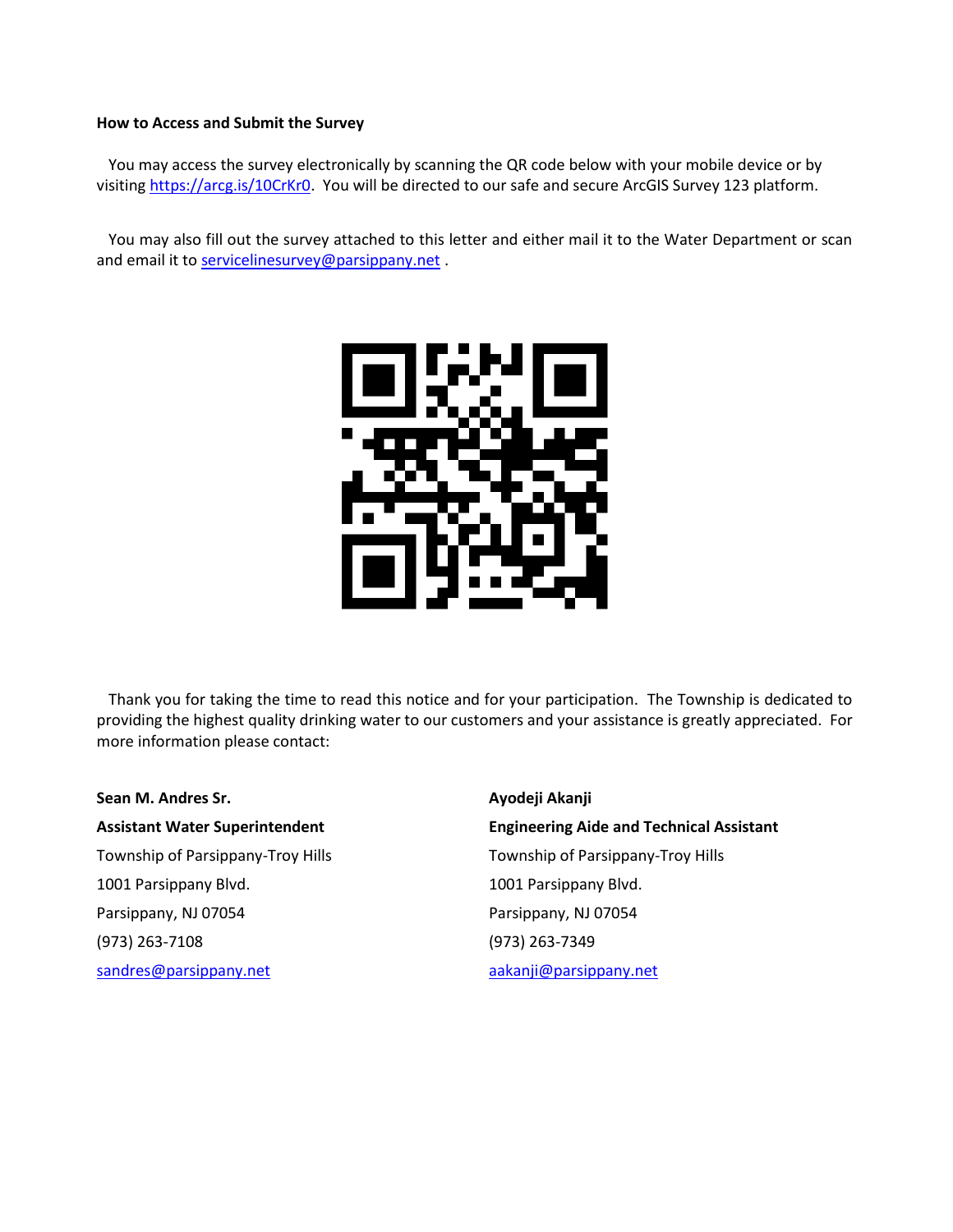## **CUSTOMER WATER SERVICE LINE MATERIAL EVALUATION SURVEY**



 To determine the material of your water service line you will have to locate the service line coming into your home or business. The service line typically penetrates the foundation of your home or business in the basement at the location of the water meter. If you don't have a basement your service line may be coming through a crawl space and your meter may be located in an outdoor meter pit. Once you locate the service line follow these steps:

- Use a key or coin to gently scratch the pipe (like you would scratch a lottery ticket).
- Place a magnet on the pipe to see if it sticks to the pipe.
- Determine your service line pipe material by using the chart below:

| Appearance                                                                                     | <b>Magnet Sticks</b> | <b>Service Pipe</b><br>Material | Photo |
|------------------------------------------------------------------------------------------------|----------------------|---------------------------------|-------|
| Dull brown on<br>the outside, but<br>will be the color<br>of a bright penny<br>where scratched | No                   | Copper                          |       |
| Dull and soft, but<br>will turn shiny<br>silver where<br>scratched                             | No                   | Lead                            |       |
| Scratched area<br>remains dull gray                                                            | Yes                  | Galvanized<br>Iron/Steel        |       |

 If you have determined that the service line material is not on this chart you may have a plastic service line. Commercial or industrial type buildings may find a large diameter water service pipe coming into the building. Large diameter pipe is typically constructed of cast or ductile iron, which a magnet would stick to.